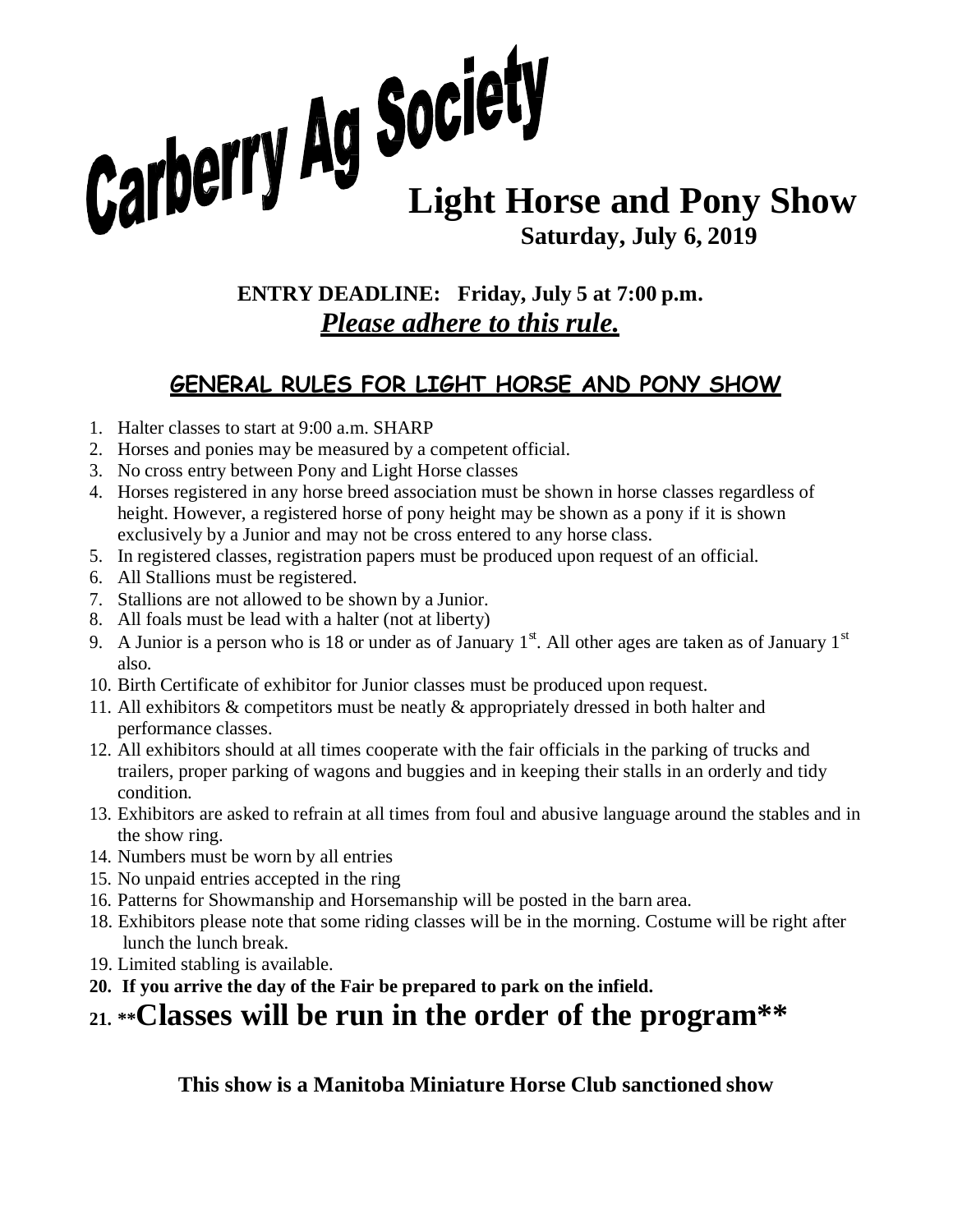### **LIGHT HORSE, MINIATURE AND PONY**

#### **Entry Fee: \$2.00/class All prize money for Halter: \$12 \$10 \$8 \$6**

#### **Halter Classes – No horse can compete in more than one halter class. (Classes 1-19)**

- 1. Miniature Brood Mare with foal at side or visibly in foal, 38" & under
- 2. Miniature Foal of calendar year, 38" & under
- 3. Light Horse Brood Mare with foal at side or visibly in foal
- 4. Light Horse Foal of calendar year
- 5. Pony Brood Mare with foal at side or visibly in foal.
- 6. Pony Foal of calendar year.
- 7. Miniature, Filly, Gelding or Stallion, 1year, 38" & under (will be split into A's and B's if entries warrant)
- 8. Light Horse Filly, Gelding or Stallion, 1 year.
- 9. Pony, Filly, Gelding or Stallion 2 years and under
- 10. Miniature, Filly, Gelding or Stallion, 2 years, 38" & under (will be split into A's and B's if entries warrant)
- 11. Light Horse, Filly or Gelding, 2 years
- 12. Light Horse, registered Stallion, 2 years and over
- 13. Light Horse, Mare or Gelding, 3 years and over (Western type)
- 14. Miniature, Mare or Gelding, 3 years and over, 34" & under
- 15. Light Horse, Mare or Gelding, 3 years and over (English or harness type)
- 16. Miniature, Mare or Gelding, 3 years and over, 35" 38"
- 17. Registered Quarter Horse Mare or Gelding, 3 years and over.
- 18. Pleasure Pony Mare or Gelding, 3 years and over
- 19. Miniature, Stallion 3 years 38" & under

#### **CHAMPION MINIATURE** Donated by Double KA Miniatures - Brandon (Kay Addison) **CHAMPION LIGHT HORSE** Donated by The Wrights – Rapid City (Susan,Joe, Katie & Jessica)

#### **CHAMPION PONY** – Donated by Carberry Ag Society

#### **Showmanship Classes**

- 20. Showmanship 8 and under showing a horse or pony on line
- 21. Mini Showmanship 10 and under showing and Miniature horse on line
- 22. Mini Showmanship 11-18 showing a Miniature horse on line
- 23. Mini Showmanship Adult 19 & over
- 24. Pee Wee Showmanship 9-13 showing a horse or pony on line
- 25. Junior Showmanship 14-18 showing a horse or pony on line
- 26. Senior Showmanship 19 and over showing a horse or pony on line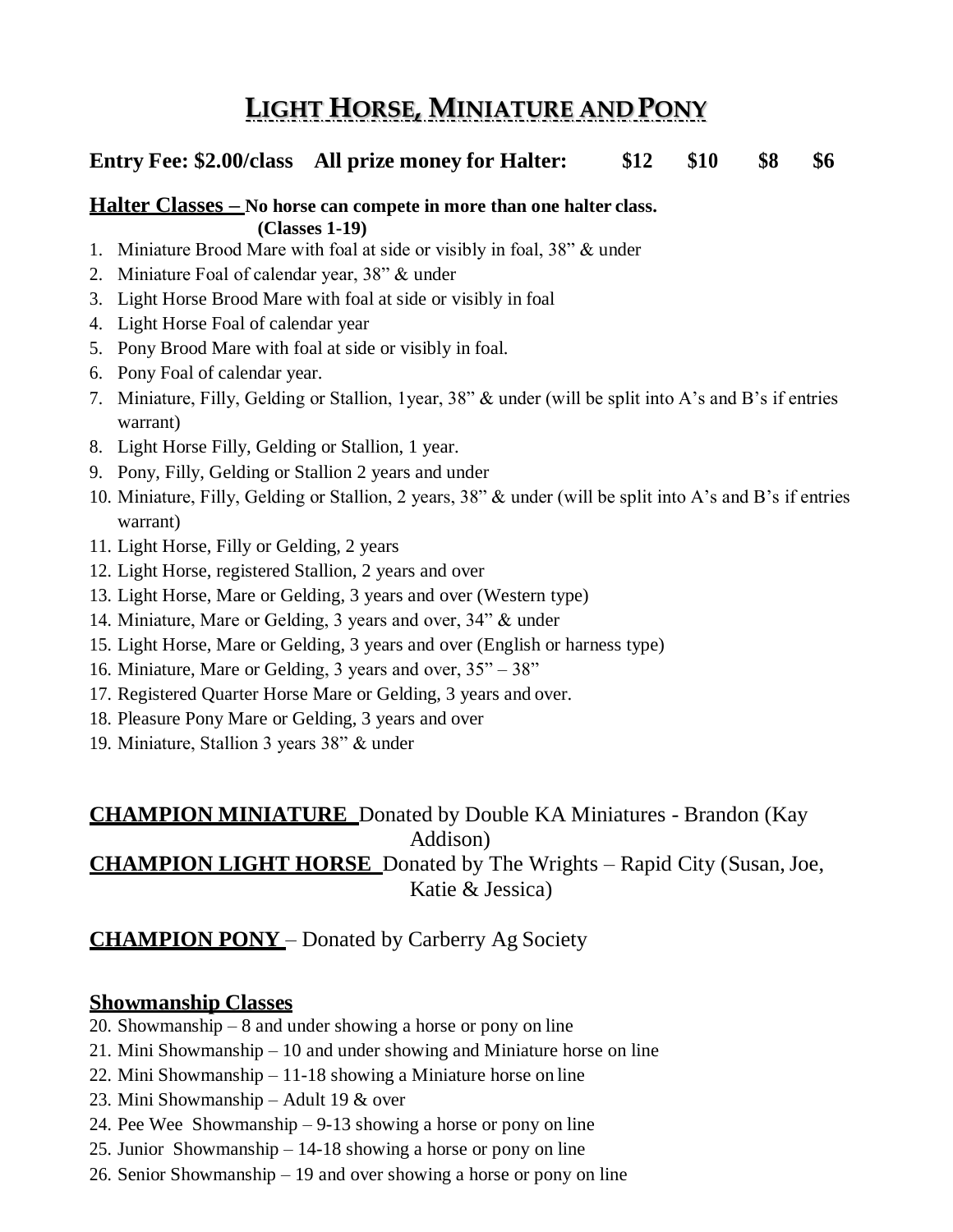#### **Entry Fee: \$2.00/class All prize money for Riding/Driving Classes: \$15 \$12 \$10 \$8**

#### **15 Minute Warm Up for English Classes**

#### **SADDLE AND HARNESS CLASSES**

- 27. Basic Seat 13years and under Riding horse or Pony
- 28. Basic Seat, 14-18 years Riding horse or Pony
- 29. Basic Seat, 19 & over
- 30. Miniature Roadster over 34" to 38" must be shown in a roadster cart no easy entry, no basket
- 31. Walk Trot, Ridden by a child 8 years & under. To be shown at a walk & trot both ways of the ring. 50% on rider's ability and 50% on appointments. Can be ridden English or Western
- 32. Open Road Hack (no ponies)
- 33. Lead Line Class Horse or Pony to be ridden by a child 6 & under and to be led by an adult. May be ridden English or Western. Judged 50% on ability and 50% on appointments
- 34. Open English Pleasure Horse (no ponies) **Lunch Break**
- 35. Pee Wee Costume Class 9 years and under, to be shown at a walk only
- 36. Youth Costume Class 10-18, to be shown at a walk only
- 37. Miniature Western Classic driving over 34" to 38" no cross entry to class 44
- 38. Saddle Pony 12.2 & under, shown English or Western
- 39. Miniature Youth Western Classic Driving 10 & under
- 40. Best Boy or Girl driver 11 -18 years.
- 41. 4-H Saddle Class 13 & under Horse or Pony to be shown by a 4-H or Pony Club member English or Western. Judged 75% on ability and grooming and 25% on performance.
- 42. Senior Western Pleasure –19 & over
- 43. Best Boy or Girl driver 10 years & under. An adult may accompany drivers.
- 44. Junior Western Pleasure 14-18 years
- 45. Miniature Country Pleasure Driving 38" & under. No cross entry to classes 36 or 50
- 46. Saddle Pony 12.2-14.2, shown English or Western
- 47. 4-H Saddle Class 14 years & Over Horse or Pony to be shown by a 4-H or Pony club member English or Western. Judged 75% on ability and grooming and 25% on performance.
- 48. Lady or Gent Driving Class horse or pony to be shown in a suitable vehicle.
- 49. Pee Wee Western Pleasure 13 years & under
- 50. Novice Rider over 18 years Open to riders in their first year of showing or those who have not earned more than \$25.00.
- 51. Miniature Western Classic driving under 34" no cross entry to class 44
- 52. Open Western Pleasure
- 53. Novice Rider 18 years & under Open to riders in their first year of showing or those who have not earned more than \$25.00.
- 54. Miniature Youth Western Classic Driving 11-18
- 55. Pleasure Driving Horse to be hitched to a suitable vehicle and judged at pleasure gaits
- 56. Junior Horse Open to horses 5 years & under, English or Western Equipment.
- 57. Miniature Roadster under 34" must be shown in a roadster cart no easy entry, no basket
- 58. Pee Wee Western Horsemanship 13 years & under
- 59. Junior Western Horsemanship 14-18 years
- 60. Senior Western Horsemanship 19 years & over
- 61. Family Riding Class Must consist of 2 or more members of one family, individually mounted

High Point English Horse – In Memory of Tom Addison Donated by the Sagin Family High Point Western Horse – In Memory of Sandra Sagin Donated by the Sagin Family